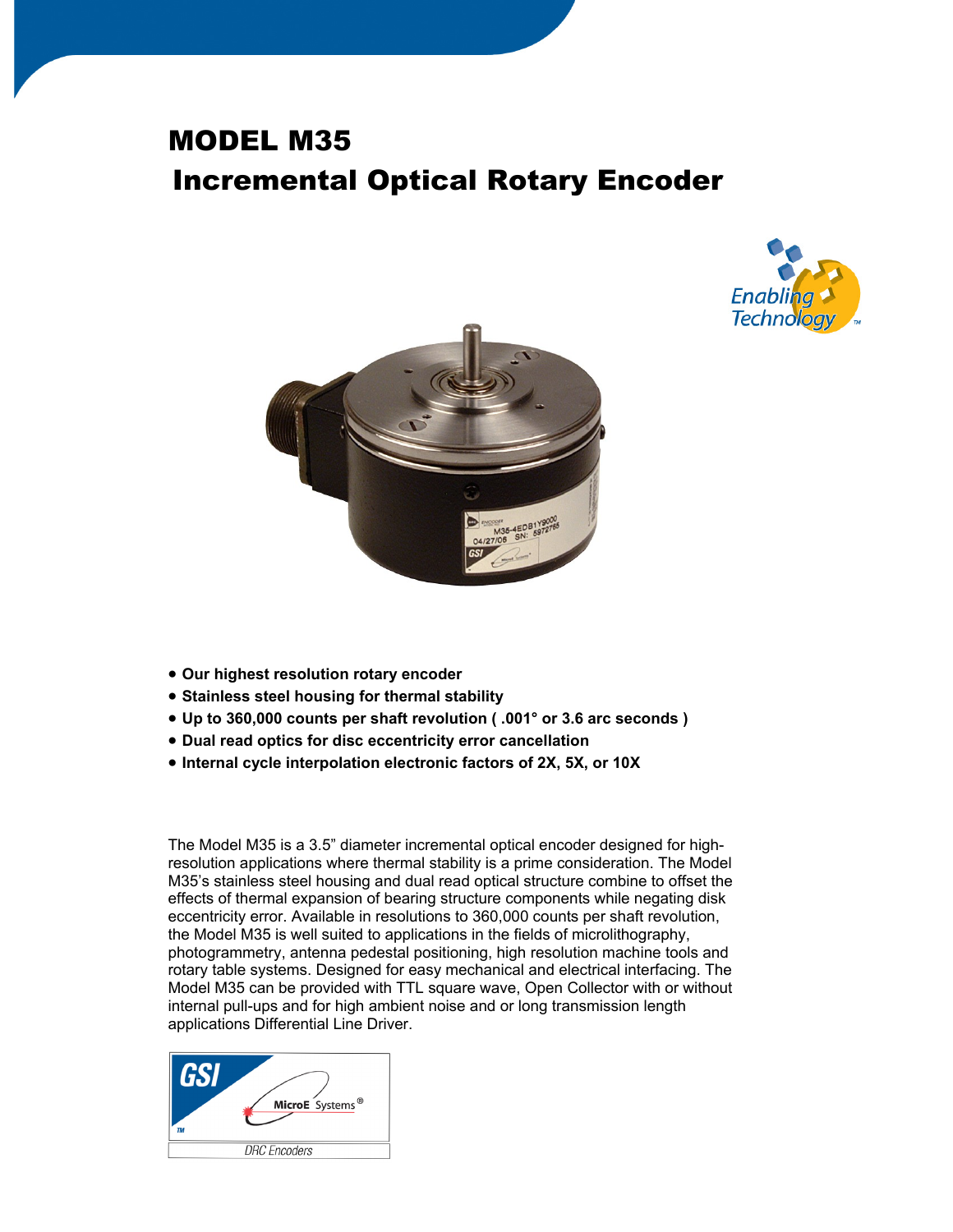## M35 SPECIFICATIONS

## ELECTRICAL

| Resolution range:     | Up to 9,000 cycles per shaft revolution,                                             |
|-----------------------|--------------------------------------------------------------------------------------|
|                       | 360,000 counts with internal interpolation and external quadrature).                 |
| Light source:         | Gallium aluminum arsenide L.E.D. rated @ 100,000 Hrs. MTBF (mfg's spec).             |
| Light sensor:         | Photodiode.                                                                          |
| Excitation voltage:   | +5Vdc, +12Vdc, and +15Vdc $\pm$ 5%.                                                  |
| Output format:        | Two count channels $(A \& B)$ in phase quadrature with an optional ZR output.        |
| Quadrature:           | $90^\circ \pm 22^\circ$ (at 10 KHz output frequency).                                |
| Symmetry:             | 180° ± 18° (at 10 KHz output frequency).                                             |
| Rise and fall time:   | 1 microsecond max. into 1,000pf load capacitance.                                    |
| Frequency response:   | 150 KHz max. into a 1x line driver. 2x, 5x, 10x interpolation at 100 KHz max. input. |
| Zero reference width: | 1± 1/2 cycle, 1/4 cycle or 1/2 cycle gated, depending on electronic configuration.   |
| ZR alignment:         | Full cycle: approximately centered on the rising edge of channel A.                  |
|                       | 1/2 cycle aligns with negative transition of channel B.                              |
|                       | 1/4 cycle aligns with both A & B high.                                               |
| Phase sense:          | Channel A leads Channel B for counterclockwise rotation of the shaft,                |
|                       | as viewed from the cover side of the unit.                                           |
| Output:               | See part number table for available output options.                                  |
| Read station type:    | 2 read stations 180 degrees apart for eccentricity error cancellation.               |
| Error:                | Instrument error $\pm$ 5 arc seconds maximum.                                        |
|                       |                                                                                      |

## MECHANICAL

| Shaft loading:<br>Shaft run-out: | 10 Lbs. Radial; 25 Lbs. Axial (L10 life of 1 x 10 to 9 <sup>th</sup> revs).<br>.0005 T.I.R. |               |               |                   |
|----------------------------------|---------------------------------------------------------------------------------------------|---------------|---------------|-------------------|
| Starting torque:                 | 5.0 oz. Inches max. at 25°C.                                                                |               |               |                   |
| Shaft angular acceleration:      | 100,000 radian / sec. squared (maximum).                                                    |               |               |                   |
| Moment of inertia:               | 0.004 oz. In. sec. squared.                                                                 |               |               |                   |
| Bearing type:                    | Stainless steel radial shielded.                                                            |               |               |                   |
| Max. operating speed:            | 3000 RPM or max. operating frequency response of 150 KHz,                                   |               |               |                   |
|                                  | whichever occurs first.                                                                     |               |               |                   |
| Slew speed:                      | 3,000 RPM ( maximum).                                                                       |               |               |                   |
| Connector type:                  | MS3102R18-1P (10 conductor).                                                                |               |               |                   |
| Cable description:               | Individually shielded twisted pairs plus an overall shield.                                 |               |               |                   |
|                                  | Cable contains 11 conductors. Unused leads are cut at end of cable.                         |               |               |                   |
| Housing material:                | Stainless steel.                                                                            |               |               |                   |
| Shaft material:                  | Stainless steel.                                                                            | <b>CABLE</b>  |               |                   |
|                                  |                                                                                             | <b>WIRE</b>   |               |                   |
|                                  |                                                                                             | <b>COLOR</b>  | <b>10 PIN</b> | <b>FUNCTION</b>   |
|                                  |                                                                                             | <b>ORANGE</b> | A             | CHANNEL +A        |
| <b>ENVIRONMENTAL</b>             |                                                                                             | <b>GREEN</b>  | B             | <b>CHANNEL-A</b>  |
|                                  |                                                                                             | <b>YELLOW</b> | С             | <b>CHANNEL +B</b> |
| Operating temperature:           | -40 $^{\circ}$ C to +85 $^{\circ}$ C                                                        | <b>BLUE</b>   | D             | <b>CHANNEL-B</b>  |
| Storage temperature range:       | $-50^{\circ}$ C TO $+90^{\circ}$ C                                                          | <b>BROWN</b>  | E             | CHANNEL +ZR       |
| Shock:                           | 50 G for 11 millisecond duration.                                                           | GRAY          | F             | <b>CHANNEL-ZR</b> |

Storage temperature range: Shock: Vibration: Humidity:

-50°C TO +90°C 50 G for 11 millisecond duration. 20 Hz to 2000 Hz @ 5 G. To 98% R.H. ( non-condensing).

GRAY F CHANNEL-ZR<br>BLACK J COMMON J COMMON

VIOLET | H CASE GROUND

RED | | | +VDC